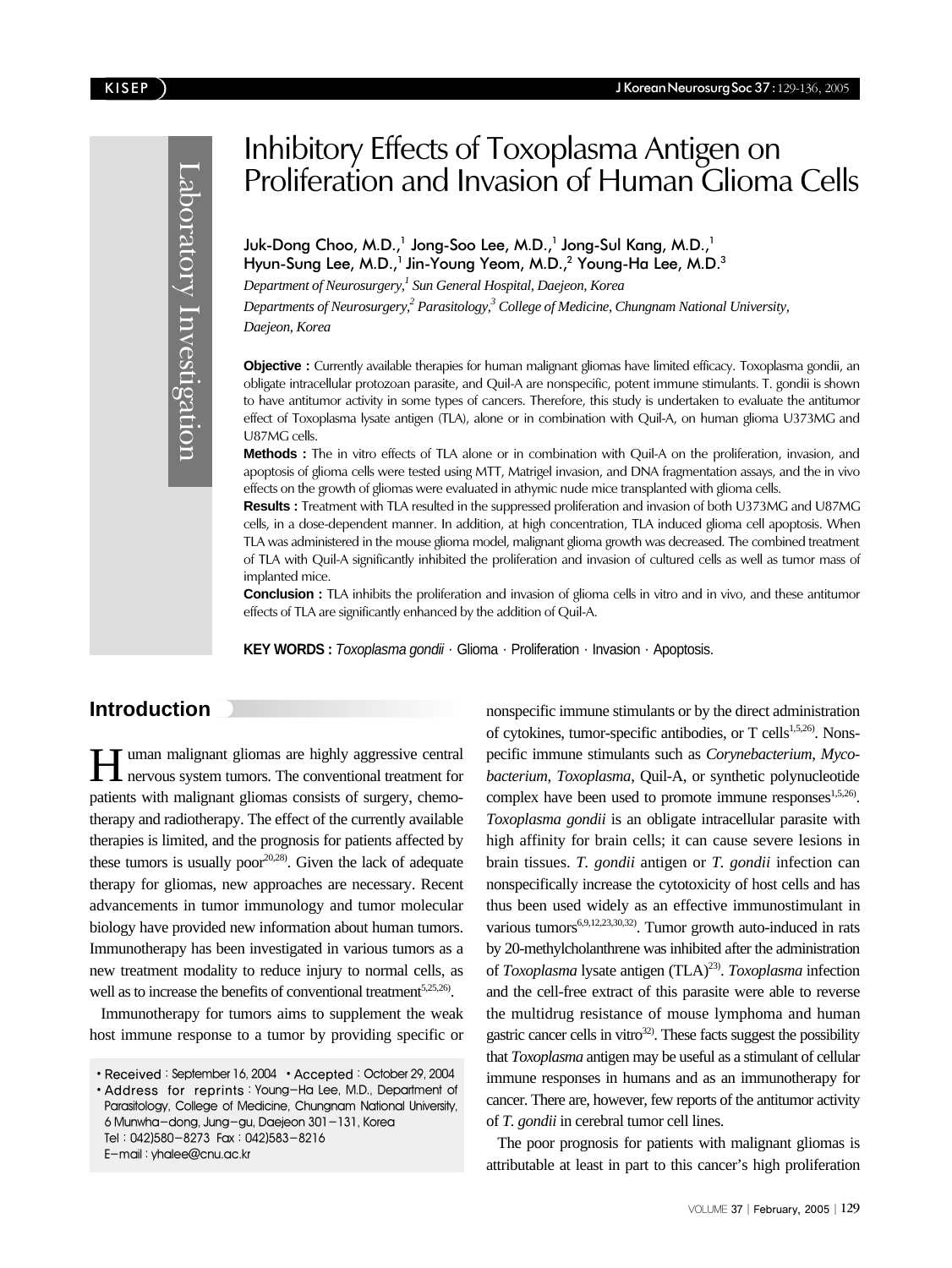rate, resistance to radiotherapy and chemotherapy, and persistent invasiveness into surrounding normal brain parenchyma<sup>20,28)</sup>. The poor results with current treatment modalities have generated interest in the use of immunotherapy as an additional mode of treatment. Little is known about the effects of TLA in combination with Quil-A for the treatment of malignant gliomas. To investigate the effectiveness of TLA in treating malignant gliomas, we studied the *in vitro* and *in vivo* antitumor activities of TLA, with and without Quil-A, in two human glioma cell lines, U373MG and U87MG.

## **Materials and Methods**

## Mice

Animal studies were conducted in accordance with the guidelines for animal care of the College of Medicine, Chungnam National University, Animal Care and Use Committee. Congenitally homozygous athymic male nude mice (Balb/c, *nu/nu*; weight, 15~20g) were obtained from the Japan SLC Inc. (Hamamatsu, Shizuoka Prefecture, Japan), kept in groups of eight or fewer, housed in sterile cages, and given autoclaved chow and water *ad libitum*.

#### Glioma cell culture

The human glioma cell lines, U373MG and U87MG, were obtained from the American Type Culture Collection (American Type Culture Collection, Rockville, MD, USA) and were cultured in RPMI 1640 (GibcoBRL Co., Grand Island, NY) containing 10% heat-inactivated fetal bovine serum (FBS; GibcoBRL) in a humidified atmosphere of 5%  $CO<sub>2</sub>$  at 37°C.

## Preparation of Toxoplasma lysate antigen (TLA)

The RH strain of *T. gondii* was maintained by *in vitro* human fibroblast at 37°C and 5% CO2. Infected fibroblasts were scraped, forcibly passed first through a 27-gauge needle, and centrifuged at  $900 \times g$  for 10min using Percoll (Sigma Chemical Co., St. Louis, MO) to pellet parasites. The parasites were disrupted by sonication on ice and centrifuged at  $100,000 \times g$  for 40min, after which the supernatants were pooled and sterile filtered (Gelman Sciences, Ann Arbor, MI). The protein content was determined by the Bradford method using bovine serum albumin as the standard. Samples were stored in aliquots at -20°C until use.

## In vitro cell proliferation assay

Proliferation was evaluated by the microculture tetrazolium (MTT; Sigma) method according to the manufacturer's instructions. The U373MG and U87MG cells were resuspended in

complete RPMI 1640 at  $1 \times 10^5$ cells/ml. One hundred  $\mu\ell$  of cell suspension was distributed into each well of a 96-well plate. After incubation for 12-18hrs at 37°C and 5% CO2, TLA (1, 5, and  $25\mu g/ml$ ) or Quil-A (1, 2.5, and 7.5 $\mu g/ml$ ; Accurate Chemical and Scientific Corporation, Westbury, NY) was added, and the cells were incubated for 18hrs. Fifty  $\mu$  of 3-[4,5-dimethylthiazol-2-yl]-2,5-diphenyltetrazolium bromide (MTT formazan, 2mg/ml; Sigma) was added to each well, and the cells were incubated for another 4 hrs. To dissolve the formazan,  $100 \mu\ell$  dimethyl sulfoxide (Sigma) was added, and the absorbance values were read at 540nm using an ELISA plate reader (Molecular Devices, Menlo Park, CA). The proliferation was checked in six wells for each treatment group; proliferation was calculated as the ratio of the absorbance of the treated group divided by the absorbance of the control, multiplied by 100 to give percent proliferation.

#### In vitro Matrigel migration assay

The invasion of glioma cells in vitro was measured using Matrigel-coated transwell inserts (Costa, Cambrige, MA). Briefly, transwell inserts of  $8-\mu m$  pore size (diameter, 6.5mm) were coated with a concentration of  $100<sub>µ</sub>$ filter of Matrigel. The upper chamber was filled with  $1 \times 10^5$  glioma cells in  $200 \mu\ell$  culture medium supplemented with either TLA (1, 5, and  $25\mu g/ml$ ) or Quil-A (1, 2.5, and 7.5 $\mu g/ml$ ). The lower chamber was filled with culture medium containing FBS. Cells were incubated at 37°C and 5% CO2 for 24hrs. The cells in the lower compartment that had moved through the pores in the polycarbonate membrane were stained with hematoxylin and eosin. The number of stained cells in ten fields was counted under light microscopy (original magnification,  $\times$  200). Assays conducted in the absence of TLA or Quil-A (medium-treated) served as negative controls. All experiments were performed in six wells for each sample, and all specimens were counted twice by two independent researchers.

#### Genomic DNA fragmentation assay

To evaluate apoptosis, DNA was isolated from monolayers of U373MG and U87MG cells supplemented with either TLA or Quil-A by using a G-DEX<sup>™</sup> genomic DNA extraction kit (iNtRON Biotechnology, Seoul, Korea), electrophoresed through a 1.5% agarose gel in Tris-borate-EDTA buffer (pH 8.0) at 50 V for 5hrs, and then visualized under UV light after ethidium bromide staining.

### In vivo evaluation of antitumor activity

Athymic nude male mice received  $2 \times 10^8$  U373MG or U87MG cells injected subcutaneously into the right flank.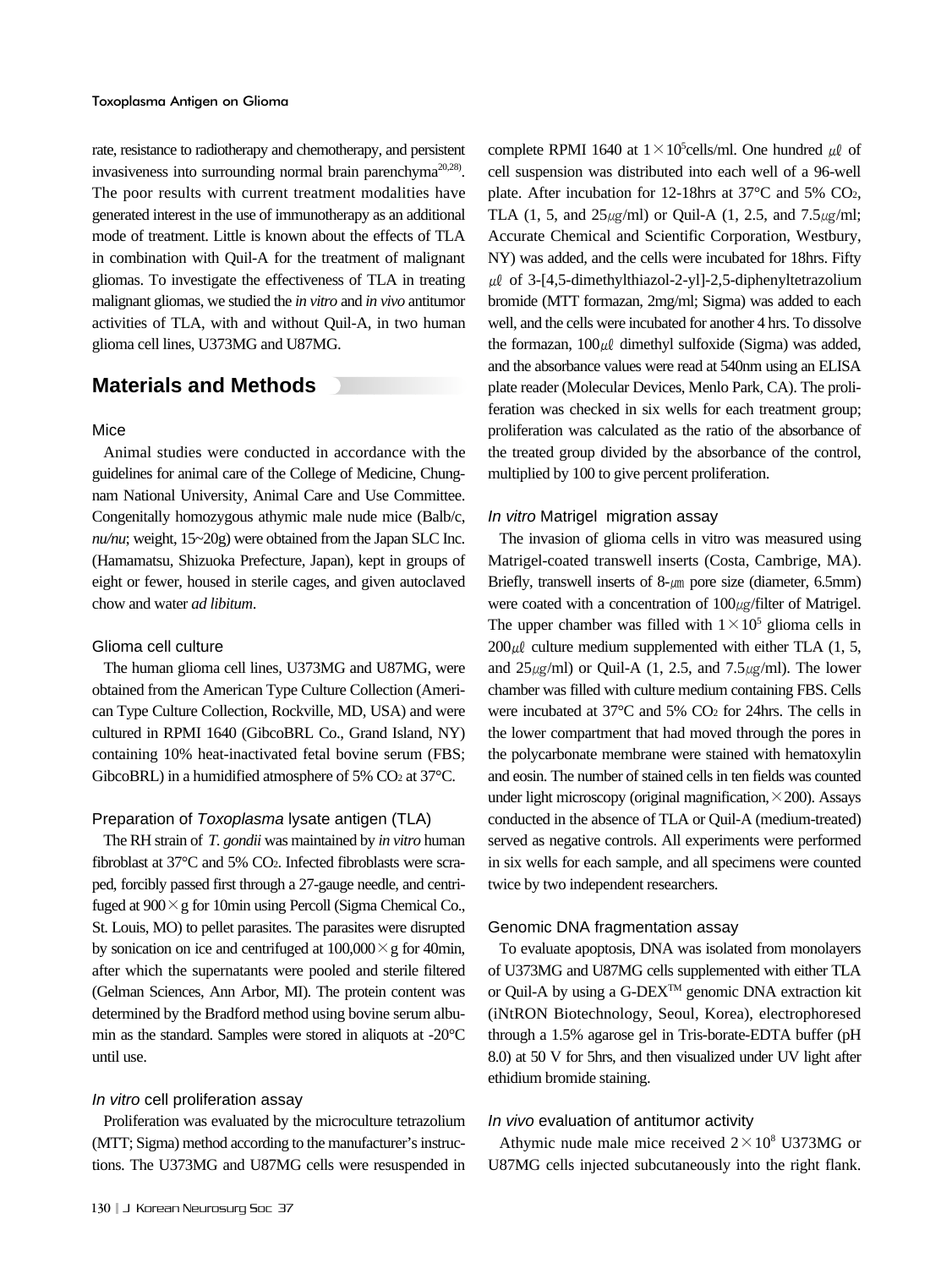Five groups of five animals each were treated with TLA or Quil-A administered intraperitoneally three times weekly for three consecutive weeks (treatment groups). The treatment was begun the day after cell injection. Control mice were injected with phosphate-buffered saline(PBS). All animals were killed 6 weeks after cell injection. The five groups examined were : mice that received only glioma cells (control group); mice that received  $100<sub>µ</sub>$ g/mouse of TLA after cell injection (T100-treated group); mice that received  $25\mu g/m$ ouse of Quil-A after cell injection (Q25-treated group); mice that received  $100\mu$ g/mouse of TLA and  $1\mu$ g/mouse of Quil-A after cell injection (T100/Q1-treated group); and mice that received  $100\mu$ g/mouse of TLA and  $25\mu$ g/mouse of Quil-A after cell injection (T100/Q25-treated group).

The extent of tumor growth was measured weekly using sterile metric calipers. Estimations of the tumor volume were made from the linear measurements using the formula<sup>27)</sup>.

Tumor volume (mm<sup>3</sup>) = tumor width (mm)<sup>2</sup>  $\times$  tumor length  $\text{(mm)} \times 0.5.$ 

### Statistical analysis

The results are expressed as the mean  $\pm$  standard deviation (SD) for each group. Statistical evaluations of the differences in proliferation, invasion, and tumor volumes were determined by the two-tailed Mann-Whitney U test of the nonparametricindependent method and the Student's t-test. Differences between the various groups were considered significant when p values were <0.05.

## **Results**

#### TLA inhibited proliferation of human glioma cells in vitro

To determine whether TLA could suppress the growth of human glioma cells, we first tested the effects of TLA on cell proliferation using the MTT assay. Treatment with TLA for 48 hrs significantly  $(p<0.001)$  reduced the proliferation rates of both U373MG and U87MG cells in a dose-dependent manner, compared with medium-treated (control) cells (Fig. 1A, B). The numbers of U373MG and U87MG cells were decreased 58.2 $\pm$ 1.6% and 47.0 $\pm$ 2.3%, respectively, at 25 $\mu$ g/ml TLA. The groups treated with both TLA and Quil-A exhibited significant inhibition of proliferation in comparison to treatment with TLA alone  $(0.0001 < p < 0.001)$ , and the inhibition tended to increase with increased Quil-A concentration.

## High concentration of TLA inhibited the migration of glioma cells in vitro

We next determined whether TLA could affect the invasiveness



**Fig. 1.** Growth suppression of human glioma U373MG (A) and U83MG (B) cells by treatment with Toxoplasma lysate antigen alone or in combination with Quil-A for 48hrs. The control group, which was set as 100%, was incubated with only medium. Values marked by asterisks differe significantly from medium-treated (control) group  $(* p<0.05,$  $*$  p<0.001). Each value is the mean  $\pm$  standard deviation of six different experimental wells.

of glioma cells. U373MG or U87MG cells were placed in the upper compartment of a Transwell chamber coated with Matrigel, and the number of cells that infiltrated the lower chamber after 48 hrs was determined (Fig. 2A, B).

As shown in Fig. 3A and 3B, there was no significant difference in the invasiveness of either U373MG or U87MG cells upon treatment with low concentrations of TLA (T5;  $5\mu\text{g/ml}$ ) or Quil-A only, compared with the control group (T5-treated group, p=0.084; Q1-treated group, p=0.106). However, the number of infiltrating cells was significantly decreased in the presence of 25㎍/ml of TLA for 48hrs for both U373MG and U87MG cells  $(0.001 < p < 0.0489)$ . Moreover, the combined treatment with TLA and Quil-A resulted in significantly greater inhibition than did treatments with TLA or Quil-A alone  $(0.0001 < p < 0.0064)$ . The invasiveness of both U373MG and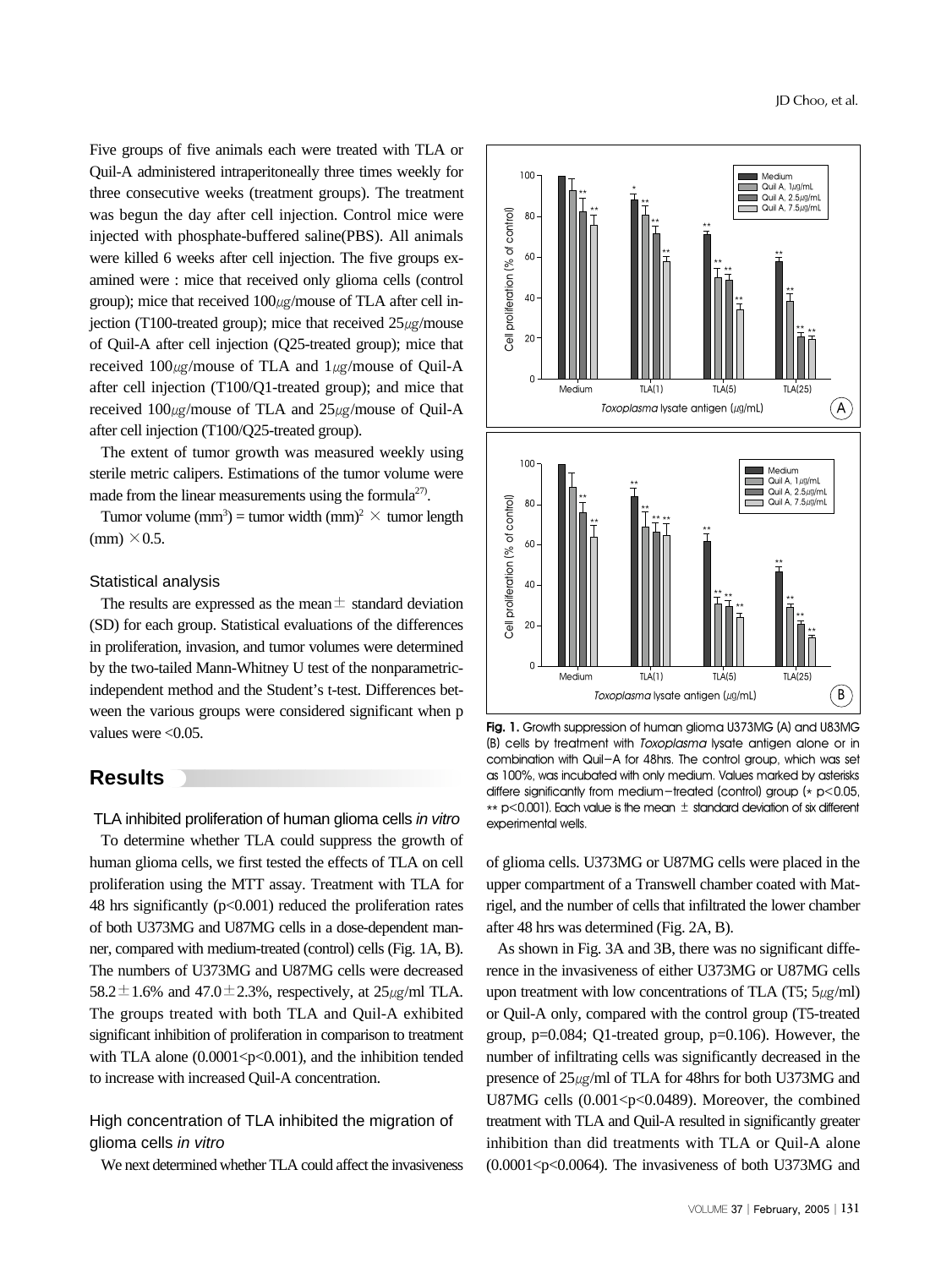U87MG glioma cells was about 50% inhibited in the groups treated with T25/Q1 and T25/Q7.5, compared with the control group.

## Combined treatment with TLA and Quil-A induced apoptosis

We investigated whether TLA alone or in combination with Quil-A can induce programmed cell death in *in vitro* models. Genomic DNA fragmentation was apparent in both U373MG and U87MG cells after treatment with  $25\mu g/ml$ of TLA for 22hrs (Fig. 4A). Apoptosis was noted in cell cultures treated with  $25\mu g/ml$ , but not 1 ug/ml, of TLA for 24 hrs. Sometimes, apoptosis was happened in 5㎍/ml of TLA. Quil-A-treated U373MG and U87MG cells show-



**Fig. 2.** Photomicrographs showing the infiltration of U373MG (A) and U87MG (B) cells in a Transwell assay. Cells were plated in the upper Transwell chamber and allowed to infiltrate through a Matrigelcoated membrane in the presence of Toxoplasma lysate antigen alone or in combination with Quil-A. Infiltrating cells were stained with Diff-Quik. Original magnification, ×400.

ed no DNA fragmentation (Fig. 4B). The combined treatment with TLA and Quil-A apparently induced apoptosis in both glioma cell lines (Fig. 4C).

## TLA reduced glioma growth *in vivo* in athymic nude mice

The effect of TLA on glioma growth in vivo was tested in athymic nude mice. TLA decreased glioma growth in subcutaneous models, and the effect was dose-dependent. Athymic nude mice receiving only U87MG cells (U87MG control) began dying by 5 weeks of cell injection, and 60% of those mice were dead at 6 weeks. However, athymic nude mice receiving U373MG cells (U373MG control) did not die during the experimental period, nor did mice that received U373MG or U87MG cells and treatment with TLA, Quil-A, or a combination of both (T100-, Q25-, T100/Q1-, and T100/Q25 treated group). Detectable tumor masses did not develop until 1 week after the injection of U373MG or U87MG cells. By 2 weeks after cell injection, all mice had palpable tumor masses. The skin overlying the tumor began to ulcerate at 4 weeks after cell injection (Fig. 5A, B, C).

In control mice receiving U373MG cells, the tumor volumes were  $1,170 \pm 172$ mm<sup>3</sup> at 3 weeks after injection and 2,520  $\pm$  120mm<sup>3</sup> at 6 weeks (Fig. 6A). Compared with controls, the tumor volume was decreased significantly in T100-treated mice ( $p=0.014$ ) but not in Q25-treated mice ( $p=0.1664$ ). The



**Fig. 3.** The suppression of invasiveness of human glioma U373MG (A) and U87MG (B) cells on a permissive substrate by Toxoplasma lysate antigen alone or in combination with Quil-A. Values marked by asterisks differe significantly from medium-treated (control) group ( $*$  p<0.05,  $*$  p<0.001). Each value is the mean  $\pm$  standard deviation of six different experimental wells.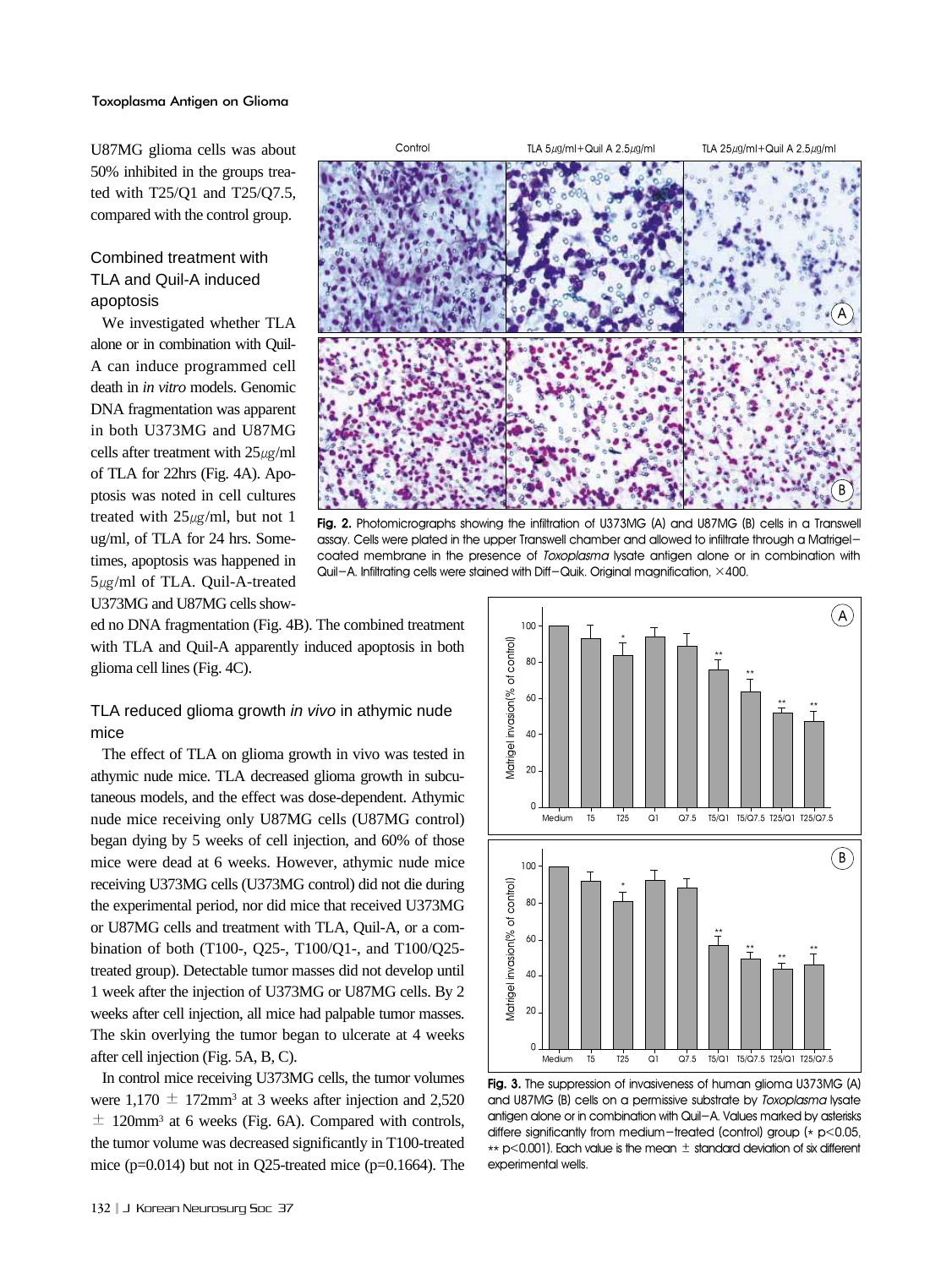

Fig. 4. Apoptosis-inducing effects of *Toxoplasma* lysate antigen alone or in combination with Quil-A in glioma cells. The fragmentation of genomic DNA was analyzed by agarose gel electrophoresis and ethidium bromide staining. A : time dependence of apoptosis induction by Toxoplasma lysate antigen in U373MG cells. B: concentration dependence of apoptosis induction by Toxoplasma lysate antigen or Quil-A in U373MG cells. C : apoptosis-inducing effects of the combined treatment with Toxoplasma lysate antigen and Quil-A in U373MG cells. The results represent three independent experiments.



grown in the subcutaneous tissues of

athymic nude mice. A and B, tumor mass of athymic nude mice subcutaneously injected with U87MG cells at day 14 (A) and 28 (B). C : histopathologic finding of tumor mass from athymic nude mice injected with human glioma U87MG cell line. Original magnification, ×400.

growth of the tumor masses in the T100/Q1-treated and T100/Q25-treated groups was also significantly inhibited compared with tumor growth in the control group (0.013  $\langle p\langle 0.017\rangle$ , and there was a significant difference in growth between the T100/Q1- and T100/Q25-treated groups (p=0.016).

The tumors of athymic nude mice injected with U87MG cells were larger than the tumors of mice injected with U373MG cells, but the growth patterns of all groups receiving U87MG cells were similar to those of the groups receiving U373MG cells. The tumor volumes of the U87MG control group were  $1,635 \pm 210$ mm<sup>3</sup> at 3 weeks after injection and  $3,450 \pm 190$ mm<sup>3</sup> at 6 weeks (Fig. 6B), whereas the tumor volume with T100 treatment was significantly decreased(p=0.018), but not with Q25 treatment (p=0.589). The tumor masses of the T100/Q1 treated and T100/Q25-treated groups also showed significantly inhibited growth compared with that of the control with Quil-A. Our data indicate that the administration of TLA alone or in combination with Quil-A significantly inhibits glioma cell proliferation and migration *in vitro* as well as suppresses human malignant glioma growth *in vivo*.

Tumors frequently interfere with the development and function of immune responses such as delayed-type hypersensitivity, target cell cytotoxicity, and lymphocyte proliferation<sup>1)</sup>. On the basis of advanced cellular and molecular immunology, the potential antitumor activity of cancer immunotherapy has been investigated in various forms. The ability of different infections to suppress neoplastic growth has been well documented. This phenomenon has been traditionally attributed to a concomitant infection-induced, cell-mediated, antitumor immunity. Infection with *T. gondii* results in strong cell-mediated immune responses, especially T cell mediated immune responses, and produces abundant cytokines<sup>21)</sup>. Gliomas are

## **Discussion**

 $G$  liomas are the most common<br>primary brain tumor in adults, constituting 40% of all central nervous system tumors, and the limitations of surgery, radiation therapy, and chemotherapy are well known. Therefore, immunotherapy has been suggested as an additional mode of treatment. In the present study, we examined the *in vitro* and *in vivo* effects of *Toxoplasma* antigen alone and in combination with Quil-A on malignant glioma growth. TLA inhibited glioma cell proliferation and migration *in vitro*. In athymic nude mouse malignant glioma models, TLA also significantly reduced glioma growth *in vivo*. Moreover, the addition of Quil-A to the TLA treatment significantly inhibited *in vitro* proliferation and invasion as well as tumor mass size in glioma cell-implanted mice in comparison to treatment with TLA alone. Apoptotic effects were evident upon treatment with TLA in combination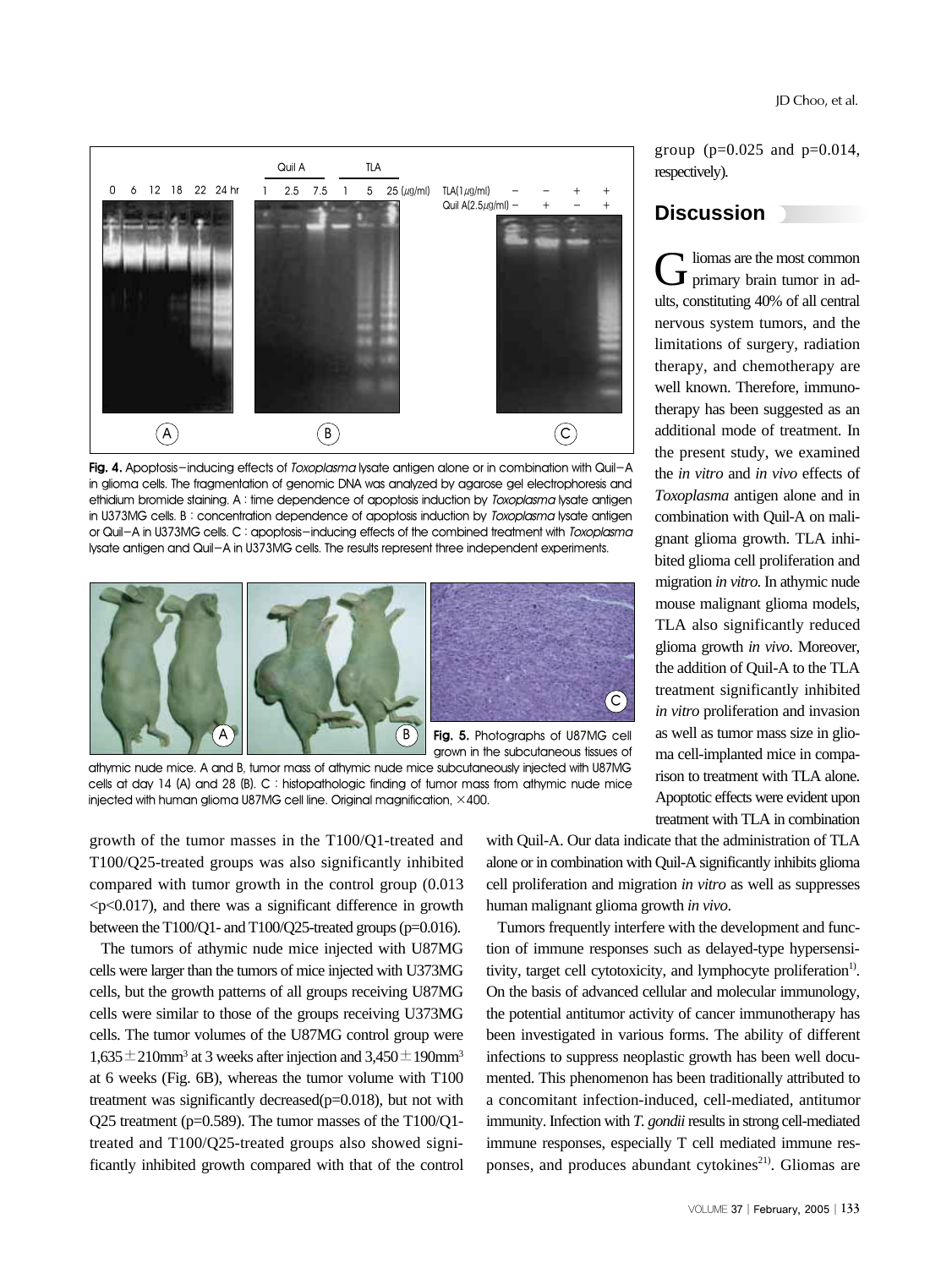

Fig. 6. Tumor size of athymic nude mice subcutaneously injected with U373MG (A) or U87MG (B) cells and treated with Toxoplasma lysate antigen alone or in combination with Quil-A. The data are represented

contained various cell types, including microglia, a type of differentiated tissue macrophage, and lymphocytes and so on. Microglia are capable of secreting a variety of immunomodulatory cyokines and account for a significant component to experimental gliomas<sup>2,3)</sup>. Thus microglial fuction in gliomas may be important in the development of immunotherapy strategies. In the present study, TLA treatment of U373MG or U87MG cells significantly inhibited the proliferation and invasion of these glioma cells, and this inhibition was significantly enhanced by the addition of Quil-A. Similar results were found in athymic nude mouse injected with glioma cells. These results indicate that TLA alone or in combination with Quil-A may activate cell-mediated immune responses, subsequently inducing anti-proliferative and anti-invasive activity, as well as apoptosis $10,15,24$ .

There have been many reports on antitumor agents of human gliomas, and these agents have been divided into a few categories according to their main action mechanisms. The first group consists of some angiogenesis inhibitors, including human PEX, p16/INK4a, and AMG-1470, that can inhibit the proliferation of glioma cells<sup>16,27,31)</sup>. Human PEX, derived from human glioma cells in culture, was a potent inhibitor of angiogenesis, proliferation and migration of tumor and endothelial cells, as well as a synergistic agent with low dose chemotherapy<sup>27)</sup>. AGM-1470, a fungus-derived inhibitor of angiogenesis, significantly inhibited glioma growth and prolonged the survival of implanted mice<sup>31)</sup>. In the second group, the administration of some immune modulating agents resulted in a significant inhibition of gliomas either *in vitro* or *in vivo*. Some members of this group are interferon, tumor necrosis factor, transforming growth factor  $\beta$  antagonist, IL-2, lymphocyte-activating killer (LAK) cells, BCG, and monoclonal antibodies to tumor<sup>5,8,11,14,19,29</sup>. LAK cells added to glioblastoma T98G and U373MG cells adhered to the cells and killed<sup>8,14,29)</sup>. TLA and Quil-A are also included this category, so there have been many reports on the immune-modulating effects of TLA and Quil-A<sup>6,9,12,15,23,24,30,32</sup>. However, there are few studies using TLA or Quil-A in glioma models. In this experiment, TLA was an effective inhibitor of proliferation and invasion of human gliomas *in vitro* and *in vivo*, and its antitumor inhibitory effects were significantly enhanced by Quil-A. The third group of antitumor agents, which includes chemical and signaling-related agents such as  $\alpha \gamma \beta$  3 intergrin inhibitor (IS201), a differentiation-inducing agent (sodium butyrate), the combination of clotrimazole and cisplatin, and a nonsteroidal antiestrogen compound (Tamoxifen), inhibited the growth and invasion of gliomas $4,5,13,17,33$ .

Malignant gliomas are known to invade surrounding normal brain tissue, which prevents complete surgical resection and results in a high frequency of local recurrence. Glioma cells have been shown to infiltrate on permissive substrates, such as collagen Type IV, laminin, and fibronectin, in the brain<sup>5)</sup>. Here, we demonstrated that treatment with a high concentration of TLA significantly suppresses the invasion of glioma cells through pores of a fibronectin-coated membrane. Invasiveness involves cell motility, adhesion to and detachment from substrates, and cytoskeletal organization. Thus, TLA alone or in combination with Quil-A is likely to affect one or more of these functions in tumor cells, although further studies are needed to delineate the involvement of TLA in these aspects of invasiveness. Also, successful migration and invasion of glioma cells requires their resistance to apoptosis after the cell has detached from the primary tumor tissue. In the this study, the combined treatment with TLA and Quil-A apparently induced apoptosis, suggesting that TLA and Quil-A could inhibit the invasion of glioma cells.

In the present study, we used TLA and Quil-A as immune stimulants. No obvious signs of toxicity, such as weight loss,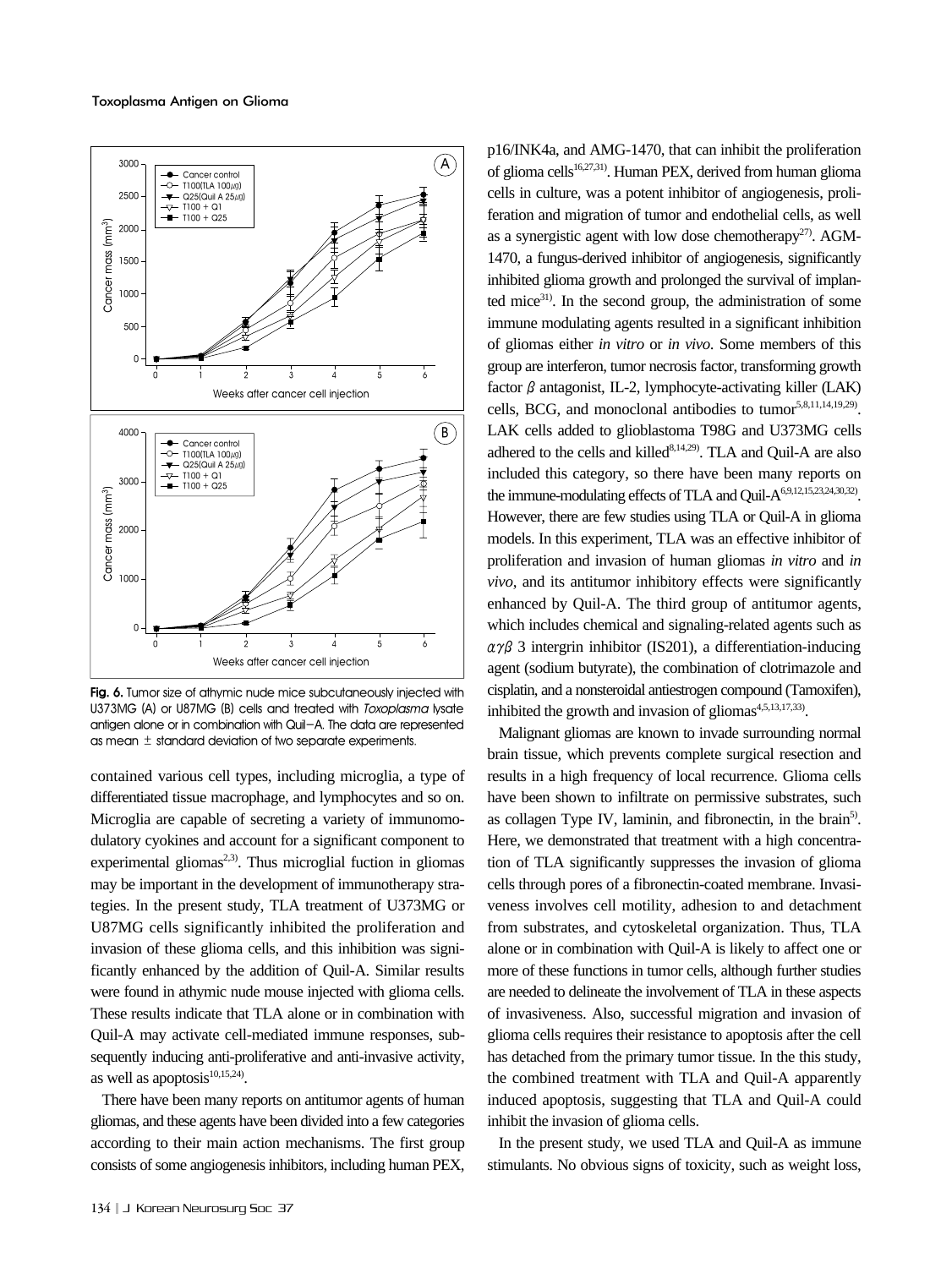inactivity, opportunistic infections, or reduced appetite, were observed in the groups of animals treated with either TLA or Quil-A. When the animals were killed, their major organs were examined for the occurrence of any gross pathological changes, and no signs of distress or disease were documented. Quil-A is a type of saponin derived from the bark of *Quillaia saponaria* Molina. It is known to provide immune potentiating responses and, hence, can be useful as adjuvants. Although its function has not been well characterized, it is thought to induce antigen presentation, cytokine production, and T lymphocyte cytotoxicity<sup>7,15)</sup>. In our study, treatment with a high concentration of Quil-A significantly inhibited the proliferation and invasion of glioma cells. Moreover, these phenomena were significantly increased by the combined treatment with TLA and Quil-A. These findings are similar to those of reports by Khan et al. $^{18)}$ and Lunden<sup>22)</sup>. Namely, the protective immune responses elicited by *Toxoplasma* antigens in the presence of Quil-A were more potent than those elicited by the parasite antigen alone. Also Quil-A was increased the apoptosis when it was treated with TLA. We found that injection with *Toxoplasma* antigen effectively blocked neoplastic growth of human glioma U373MG and U87MG cells. It may be possible that new immunostimulating molecules could be identified from *Toxoplasma* organisms.

## **Conclusion**

Gliomas are the most common primary brain tumor in adults, constituting 40% of all central nervous system tumors. Currently available therapies for human malignant gliomas have limited efficacy. Therefore, immunotherapy has been suggested as an additional mode of treatment. *Toxoplasma gondii*, an obligate intracellular protozoan parasite, and Quil-A are nonspecific, potent immune stimulants. *T. gondii* was shown to have antitumor activity in some types of cancers. In the present study, we examined the *in vitro* and *in vivo* effects of *Toxoplasma* lysate antigen (TLA) alone and in combination with Quil-A on malignant glioma growth. Treatment with TLA resulted in the suppressed proliferation and invasion of both U373MG and U87MG cells, in a dosedependent manner. In addition, at high concentration, TLA induced glioma cell apoptosis. When TLA was administered in the mouse glioma model, malignant glioma growth was decreased. The combined treatment of TLA with Quil-A significantly inhibited the proliferation and invasion of cultured cells as well as tumor mass of implanted mice. Our data indicate that the administration of TLA alone or in combination with Quil-A significantly inhibits glioma cell proliferation and migration *in vitro* as well as suppresses human malignant glioma growth *in vivo.*

#### Acknowledgement

This study was supported by a grant of the Korea Health 21 R&D Project, Ministry of Health & Welfare, Republic of Korea. (02-PJ1-PG3-20204-0009).

## **References**

- 1. Abbas AK, Lichtman AH : **Cellular and molecular immunology**, ed 5. Philadelphia : Saunders, 2003
- 2. Badie B, Schartner JM : Flow cytometric characterization of tumorassociated macrophages in experimental gliomas. **Neurosurgery 46** : 961-962, 2000
- 3. Badie B, Schartner JM : Role of microglia in glioma biology. **Microsc Res Tech 54** : 106-113, 2001
- 4. Bello L, Lucini V, Giussani C, Carrabba G, Pluderi M, Scaglione F, et al : IS201, A specific  $\alpha \gamma \beta$ , 3 integrin inhibitor, reduces glioma growth *in vivo*. **Neurosurgery 52** : 177-186, 2003
- 5. Berzofsky JA, Terabe M, Oh S, Belyakov IM, Ahlers JD, Janik JE, et al : Progress on new vaccine strategies for the immunotherapy and prevention of cancer. **J Clin Invest 113** : 1515-1525, 2004
- 6. Bourguin I, Moser M, Buzoni-Gatel D, Tielemans F, Bout D, Urbain J, et al : Murine dendritic cells pulsed *in vitro* with *Toxoplasma gondii* antigens induce protective immunity *in vivo*. **Infect Immun 66** : 4867- 4874, 1998
- 7. Furrie E, Smith RE, Turner MW, Strobel S, Mowat AM : Induction of local innate immune responses and modulation of antigen uptake as mechanisms underlying the mucosal adjuvant properties of immune stimulating complexes (ISCOMS). **Vaccine 20** : 2254-2262, 2002
- 8. Giese A, Westphal M : Glioma invasion in the central nervous system. **Neurosurgery 39** : 235-252, 1996
- 9. Gangjee A, Adair O, Queener SF : *Pneumocystis carinii* and *Toxoplasma gondii* dihydrofolate reductase inhibitors and antitumor agents: synthesis and biological activities of 2,4-diamino-5-methyl-6-[(monosubstituted anilino)methyl] pyrido[2,3-d] pyrimidines. **J Med Chem 42** : 2447- 2455, 1999
- 10. Hegab SM, Al-Mutawa SA : Immunopathogenesis of toxoplasmosis. **Clin Exp Med 3** : 84-105, 2003
- 11. Hjelmeland MD, Hjelmeland AB, Sathornsumetee S, Reese ED, Herbstreith MH, Laping NJ, et al : SB-431542, a small molecule transforming growth factor-β-receptor antagonist, inhibits human glioma cell line proliferation and motility. **Mol Cancer Ther 3** : 737-745, 2004
- 12. Hunter CA, Yu D, Gee M, Ngo CV, Sevignani C, Goldschmidt M, et al : Cutting edge systemic inhibition of angiogenesis underlies resistance to tumors during acute toxoplasmosis. **J Immunol 166** : 5878-5881, 2001
- 13. Ito N, Sawa H, Nagane M, Noguchi A, Hara M, Saito I : Inhibitory effects of sodium butyrate on proliferation and invasiveness of human glioma cells. **Neurosurgery 49** : 430-437, 2001
- 14. Iwadate Y, Yamaura A, Sato Y, Sakiyama S, Tagawa M : Induction of immunity in peripheral tissues combined with intracerebral transplantation of Interleukin-2-producing cells eliminates established brain tumors. **Cancer Research 61** : 8769-8774, 2001
- 15. Kersten GF, Crommelin DJ : Liposome and ISCOMs. **Vaccine 21** : 915-920, 2003
- 16. Kim MS, Kwon HC, Kang HS, Park IC, Rhee CH, Kim CM, et al : Growth suppression by adenovirus-mediated gene transfer of p16/INK4a in glioma cell lines. **J Korean Neurosurg Soc 29** : 471-476, 2000
- 17. Khalid MH, Shibata S, Hiura T : Effects of clotrimazole on the growth, morphological characteristics, and cisplatin sensitivity of human glioblastoma cells in vitro. **J Neurosurg 90** : 918-927, 1999
- 18. Khan IA, Ely KH, Kasper LH : A purified parasite antigen (p30) mediates CD8+ T cell immunity against fatal *Toxoplasma gondii* infection in mice. **J Immunol 147** : 3501-3506, 1991
- 19. Komatsu F, Masuda T : Cell-cell adhesion-independent killing due to